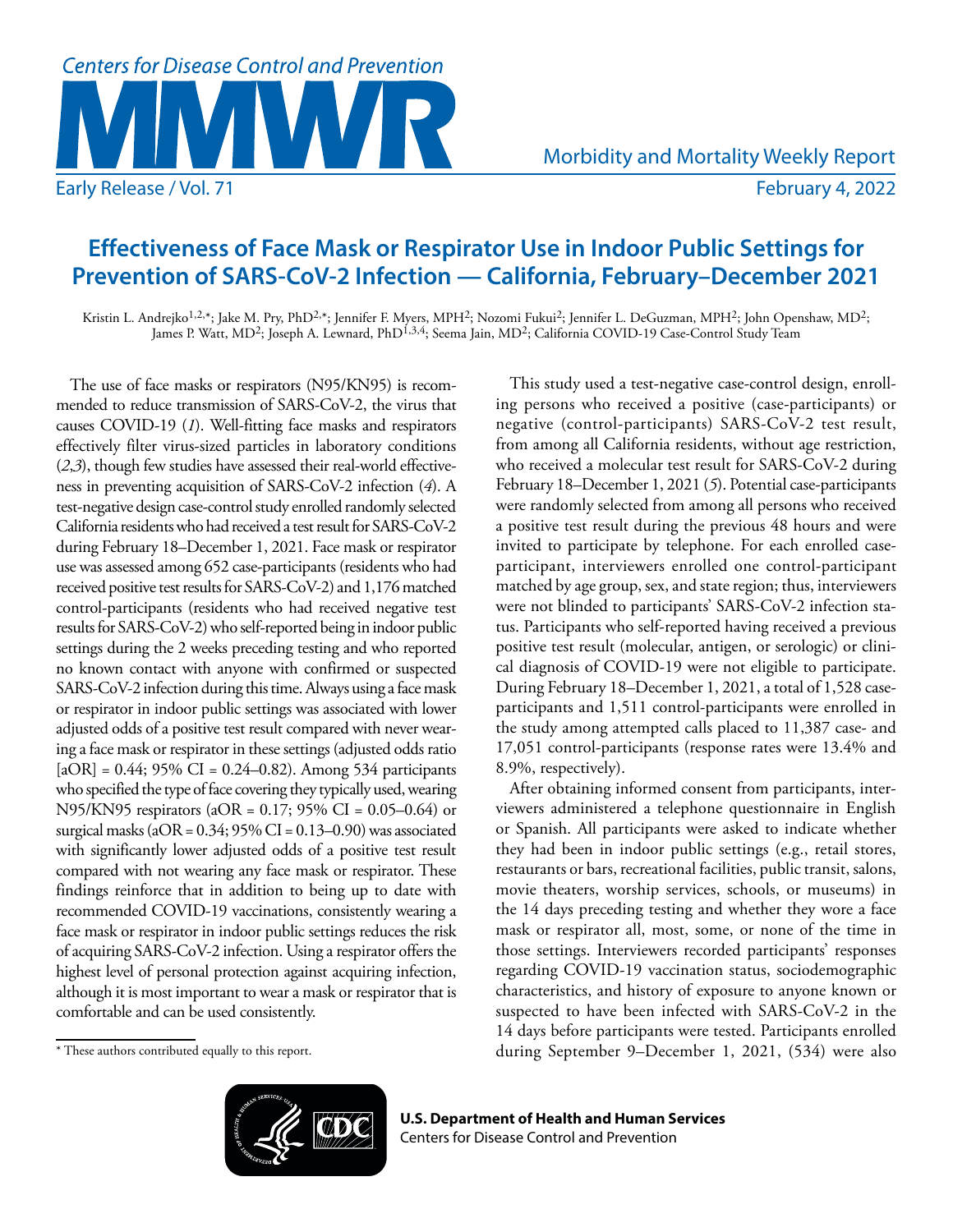asked to indicate the type of face covering typically worn (N95/KN95 respirator, surgical mask, or cloth mask) in indoor public settings.

The primary analysis compared self-reported face mask or respirator use in indoor public settings 14 days before SARS-CoV-2 testing between case- (652) and control- (1,176) participants. Secondary analyses accounted for consistency of face mask or respirator use all, most, some, or none of the time. To understand the effects of masking on community transmission, the analysis included the subset of participants who, during the 14 days before they were tested, reported visiting indoor public settings and who reported no known exposure to persons known or suspected to have been infected with SARS-CoV-2. An additional analysis assessed differences in protection against SARS-CoV-2 infection by the type of face covering worn, and was limited to a subset of participants enrolled after September 9, 2021, who were asked to indicate the type of face covering they typically wore; participants who indicated typically wearing multiple different mask types were categorized as wearing either a cloth mask (if they reported cloth mask use) or a surgical mask (if they did not report cloth mask use). Adjusted odds ratios comparing history of mask-wearing among case- and control-participants were calculated using conditional logistic regression. Match strata were defined by participants' week of SARS-CoV-2 testing and by county-level SARS-CoV-2 risk tiers as defined under California's Blueprint for a Safer Economy reopening scheme.† Adjusted models accounted for self-reported COVID-19 vaccination status (fully vaccinated with ≥2 doses of BNT162b2 [Pfizer-BioNTech] or mRNA-1273 [Moderna] or 1 dose of Ad.26.COV2.S [Janssen (Johnson & Johnson)] vaccine >14 days before testing versus zero doses), household income, race/ethnicity, age, sex, state region, and county population density. Statistical significance was defined by two-sided Wald tests with p-values <0.05. All analyses were conducted using R software (version 3.6.1; R Foundation). This activity was approved as public health surveillance by the State of California Health and Human Services Agency Committee for the Protection of Human Subjects.

A total of 652 case- and 1,176 control-participants were enrolled in the study equally across nine multi-county regions in California (Table 1). The majority of participants (43.2%) identified as non-Hispanic White; 28.2% of participants identified as Hispanic (any race). A higher proportion of caseparticipants (78.4%) was unvaccinated compared with controlparticipants (57.5%). Overall, 44 (6.7%) case-participants and 42 (3.6%) control-participants reported never wearing a face mask or respirator in indoor public settings (Table 2),

and 393 (60.3%) case-participants and 819 (69.6%) controlparticipants reported always wearing a face mask or respirator in indoor public settings. Any face mask or respirator use in indoor public settings was associated with significantly lower odds of a positive test result compared with never using a face mask or respirator ( $aOR = 0.51$ ; 95% CI = 0.29–0.93). Always using a face mask or respirator in indoor public settings was associated with lower adjusted odds of a positive test result compared with never wearing a face mask or respirator  $(aOR = 0.44; 95\% CI = 0.24–0.82)$ ; however, adjusted odds of a positive test result suggested stepwise reductions in protection among participants who reported wearing a face mask or respirator most of the time ( $aOR = 0.55$ ;  $95\% CI = 0.29 - 1.05$ ) or some of the time  $(aOR = 0.71; 95\% \text{ CI} = 0.35-1.46)$ compared with participants who reported never wearing a face mask or respirator.

Wearing an  $N95/KN95$  respirator (aOR = 0.17; 95% CI =  $0.05-0.64$ ) or wearing a surgical mask (aOR =  $0.34$ ; 95% CI = 0.13–0.90) was associated with lower adjusted odds of a positive test result compared with not wearing a mask (Table 3). Wearing a cloth mask ( $aOR = 0.44$ ; 95% CI =  $0.17-1.17$ ) was associated with lower adjusted odds of a positive test compared with never wearing a face covering but was not statistically significant.

## **Discussion**

During February–December 2021, using a face mask or respirator in indoor public settings was associated with lower odds of acquiring SARS-CoV-2 infection, with protection being highest among those who reported wearing a face mask or respirator all of the time. Although consistent use of any face mask or respirator indoors was protective, the adjusted odds of infection were lowest among persons who reported typically wearing an N95/KN95 respirator, followed by wearing a surgical mask. These data from real-world settings reinforce the importance of consistently wearing face masks or respirators to reduce the risk of acquisition of SARS-CoV-2 infection among the general public in indoor community settings.

These findings are consistent with existing research demonstrating that face masks or respirators effectively filter viruses in laboratory settings and with ecological studies showing reductions in SARS-CoV-2 incidence associated with communitylevel masking requirements (*6*,*7*). While this study evaluated the protective effects of mask or respirator use in reducing the risk the wearer acquires SARS-CoV-2 infection, a previous evaluation estimated the additional benefits of masking for source control, and found that wearing face masks or respirators in the context of exposure to a person with confirmed SARS-CoV-2 infection was associated with similar reductions in risk for infection (*8*). Strengths of the current study include

<sup>†</sup> [https://www.cdph.ca.gov/Programs/CID/DCDC/Pages/COVID-19/](https://www.cdph.ca.gov/Programs/CID/DCDC/Pages/COVID-19/COVID19CountyMonitoringOverview.aspx) [COVID19CountyMonitoringOverview.aspx](https://www.cdph.ca.gov/Programs/CID/DCDC/Pages/COVID-19/COVID19CountyMonitoringOverview.aspx)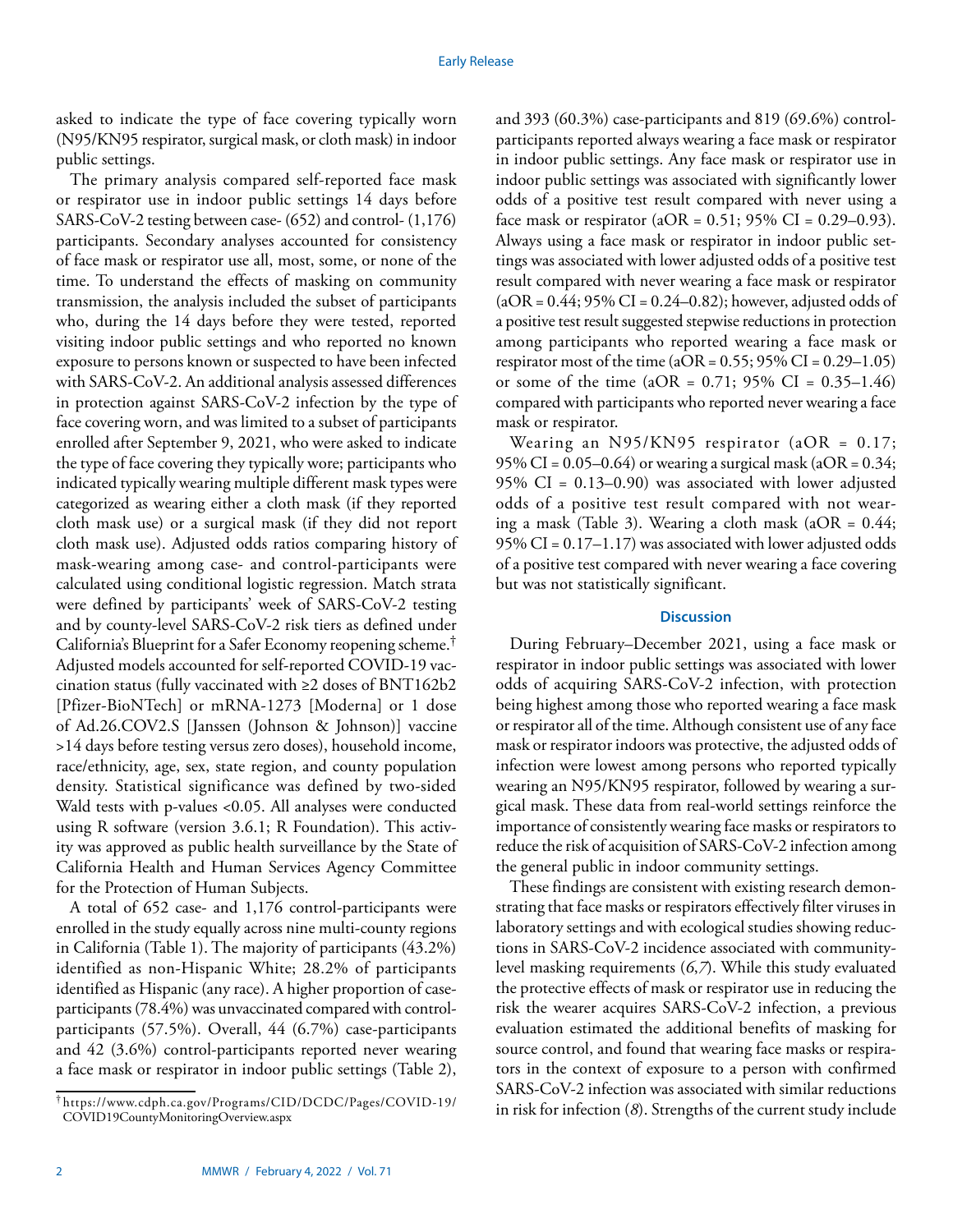**TABLE 1. Characteristics of case- and control-participants included in analysis of the effectiveness of mask use in indoor public settings, by SARS-CoV-2 test result — California,\* February–December 2021**

|                                                      | No. (%)                                                 |                                                              |  |  |
|------------------------------------------------------|---------------------------------------------------------|--------------------------------------------------------------|--|--|
| Characteristic                                       | Case-participants<br>(SARS-CoV-2-positive)<br>$N = 652$ | Control-participants<br>(SARS-CoV-2-negative)<br>$N = 1,176$ |  |  |
|                                                      |                                                         |                                                              |  |  |
| Age group, yrs                                       |                                                         |                                                              |  |  |
| $0 - 6$<br>$7 - 12$                                  | 8(1.2)                                                  | 43 (3.7)                                                     |  |  |
| $13 - 17$                                            | 15(2.3)<br>25 (3.8)                                     | 49 (4.2)<br>57 (4.8)                                         |  |  |
| 18-29                                                | 210 (32.2)                                              | 359 (30.5)                                                   |  |  |
| 30–49                                                | 237 (36.3)                                              | 409 (34.8)                                                   |  |  |
| 50–64                                                | 109 (16.7)                                              | 180 (15.3)                                                   |  |  |
| $\geq 65$                                            | 48 (7.4)                                                | 79 (6.7)                                                     |  |  |
| Sex                                                  |                                                         |                                                              |  |  |
| Male                                                 | 321 (49.2)                                              | 581 (49.4)                                                   |  |  |
| Female                                               | 331 (50.8)                                              | 595 (50.6)                                                   |  |  |
| Annual household income                              |                                                         |                                                              |  |  |
| $<$ \$50,000                                         | 191 (29.3)                                              | 258 (21.9)                                                   |  |  |
| \$50,000-\$99,999                                    | 147 (22.5)                                              | 254 (21.6)                                                   |  |  |
| \$100,000-\$150,000                                  | 60(9.2)                                                 | 171 (14.5)                                                   |  |  |
| >\$150,000                                           | 77 (11.8)                                               | 197 (16.8)                                                   |  |  |
| Refused                                              | 106 (16.3)                                              | 184 (15.6)                                                   |  |  |
| Not sure                                             | 71 (10.9)                                               | 112 (9.5)                                                    |  |  |
| State region <sup>†</sup>                            |                                                         |                                                              |  |  |
| San Francisco Bay Area                               | 79 (12.1)                                               | 147 (12.5)                                                   |  |  |
| Greater Los Angeles<br>Area                          | 77 (11.8)                                               | 130 (11.1)                                                   |  |  |
| Greater Sacramento<br>Area                           | 53 (8.1)                                                | 131 (11.1)                                                   |  |  |
| San Diego and<br>southern border                     | 73 (11.2)                                               | 142 (12.1)                                                   |  |  |
| <b>Central Coast</b>                                 | 87 (13.3)                                               | 132 (11.2)                                                   |  |  |
| Northern Sacramento<br>Valley                        | 69 (10.6)                                               | 134 (11.4)                                                   |  |  |
| San Joaquin Valley                                   | 79 (12.1)                                               | 130 (11.1)                                                   |  |  |
| Northwestern<br>California                           | 78 (12.0)                                               | 113 (9.6)                                                    |  |  |
| <b>Sierras</b>                                       | 57 (8.7)                                                | 117 (9.9)                                                    |  |  |
| <b>Race/Ethnicity</b>                                |                                                         |                                                              |  |  |
| White, non-Hispanic                                  | 292 (44.8)                                              | 506 (43.0)                                                   |  |  |
| Black, non-Hispanic                                  | 39 (6.0)                                                | 42 (3.6)                                                     |  |  |
| Hispanic (any race)                                  | 201 (30.8)                                              | 315 (26.8)                                                   |  |  |
| Asian, non-Hispanic                                  | 56 (8.6)                                                | 134 (11.4)                                                   |  |  |
| American Indian or<br>Alaska Native,<br>non-Hispanic | 9(1.4)                                                  | 10(0.9)                                                      |  |  |
| Native Hawaiian or                                   | 2(0.3)                                                  | 12 (1.0)                                                     |  |  |
| Other Pacific Islander,<br>non-Hispanic              |                                                         |                                                              |  |  |
| More than one race                                   | 40 (6.1)                                                | 131 (11.1)                                                   |  |  |
| Refused                                              | 13 (2.0)                                                | 26 (2.2)                                                     |  |  |
| COVID-19 vaccination status <sup>§</sup>             |                                                         |                                                              |  |  |
| Unvaccinated or<br>incompletely<br>vaccinated        | 511 (78.4)                                              | 676 (57.5)                                                   |  |  |
| Fully vaccinated                                     | 115 (17.6)                                              | 377 (32.1)                                                   |  |  |
| Unknown                                              | 26 (4.0)                                                | 123 (10.5)                                                   |  |  |
| Reopening tier in California <sup>1</sup>            |                                                         |                                                              |  |  |
| Tier 1 (most restrictive)                            | 125 (19.2)                                              | 237 (20.2)                                                   |  |  |
| Tier 2                                               | 152 (23.3)                                              | 255 (21.7)                                                   |  |  |
| Tier 3                                               | 119 (18.3)                                              | 272 (23.1)                                                   |  |  |
| Tier 4 (least restrictive)                           | 18 (2.8)                                                | 32(2.7)                                                      |  |  |
| After June 15, 2021                                  | 238 (36.5)                                              | 380 (32.3)                                                   |  |  |

**TABLE 1. (***Continued***) Characteristics of case- and control-participants included in analysis of the effectiveness of mask use in indoor public settings, by SARS-CoV-2 test result — California,\* February– December 2021**

|                                                            | No. (%)                                                 |                                                              |  |  |  |
|------------------------------------------------------------|---------------------------------------------------------|--------------------------------------------------------------|--|--|--|
| Characteristic                                             | Case-participants<br>(SARS-CoV-2-positive)<br>$N = 652$ | Control-participants<br>(SARS-CoV-2-negative)<br>$N = 1,176$ |  |  |  |
| Reasons for SARS-CoV-2 testing**                           |                                                         |                                                              |  |  |  |
| Experiencing<br>symptoms                                   | 508 (77.9)                                              | 196 (16.7)                                                   |  |  |  |
| Testing required for<br>medical procedure                  | 40(6.1)                                                 | 199 (16.9)                                                   |  |  |  |
| Routine screening<br>through work or<br>school             | 71 (10.9)                                               | 507 (43.1)                                                   |  |  |  |
| Pre-travel test                                            | 33(5.1)                                                 | 120 (10.2)                                                   |  |  |  |
| Just wanted to see if I<br>was infected                    | 65 (10.0)                                               | 172 (14.6)                                                   |  |  |  |
| Test required for<br>admission to an event<br>or gathering | 3(0.5)                                                  | 21 (1.8)                                                     |  |  |  |

\* A random sample of California residents with a molecular SARS-CoV-2 test result was invited to participate in a telephone-based survey to document frequency of face mask or respirator use and type of face mask or respirator typically worn in indoor public settings 2 weeks before testing. For each enrolled case-participant (person with a positive SARS-CoV-2 test result), interviewers attempted to enroll one control-participant (person with a negative SARS-CoV-2 test result) whose test result was posted to the reportable disease registry during the 48 hours preceding the call and matched the case-participant by age group, sex, and state region. Among 1,947 case- and control-participants who visited indoor public settings and did not report a known or suspected exposure to SARS-CoV-2 in the 14 days before getting a SARS-CoV-2 test, 119 (6.1%) participants were unable to report face mask use and were excluded from analysis. Parents or guardians served as proxy respondents and answered questions throughout the telephone survey on behalf of children aged <13 years.

**†** California counties were divided into nine geographic regions. Counties included in each geographic region are listed online in Table S1. [https://academic.oup.com/](https://academic.oup.com/cid/advance-article/doi/10.1093/cid/ciab640/6324500#supplementary-data) [cid/advance-article/doi/10.1093/cid/ciab640/6324500#supplementary-data](https://academic.oup.com/cid/advance-article/doi/10.1093/cid/ciab640/6324500#supplementary-data)

- § Vaccination status was defined using self-reported dates and manufacturers of doses received. Participants were asked to reference their COVID-19 vaccination card while providing vaccination history. Participants who could not provide a complete vaccination history (dates of doses received and manufacturers) were coded as unknown. Full vaccination was defined as receipt of 2 doses of BNT162b2 [Pfizer-BioNTech] or mRNA-1273 [Moderna], or receipt of 1 dose of Ad.26.COV2.S (Janssen [Johnson & Johnson]) >14 days before SARS-CoV-2 testing. Of the 492 fully vaccinated participants, 22 (4.5%) had received a booster dose at the time of enrollment. All other participants were considered unvaccinated or incompletely vaccinated.
- ¶ Reopening tiers in California were determined by the Blueprint for a Safer Economy the State of California implemented during February 24 to June 15, 2021. This was a tiered system of public health restrictions tied to county-level positive test results and incidence. On June 15, 2021, California retired the tiered reopening system and removed most restrictions on public gatherings, while some counties maintained guidelines for guests and workers to show proof of vaccination or a negative test result to gather in certain types of venues and workplaces. The tier of a given participant was determined by using the date that occurred 14 days before the SARS-CoV-2 specimen collection date recorded for each participant in the California Reportable Disease Registry.

\*\* Case- and control-participants were asked to indicate their reasons for seeking a SARS-CoV-2 test as a free-text response. Trained interviewers ( $N = 29$ ) recategorized the free-text response into the categories listed in the table. Interviewers were trained to ask probing questions if the free-text response could not be categorized into the reasons listed above. Probing questions and coding decisions may slightly vary by interviewer. Reasons for testing might sum to numbers larger than the total number of case-participants or control-participants because participants could indicate more than one reason for seeking a SARS-CoV-2 test.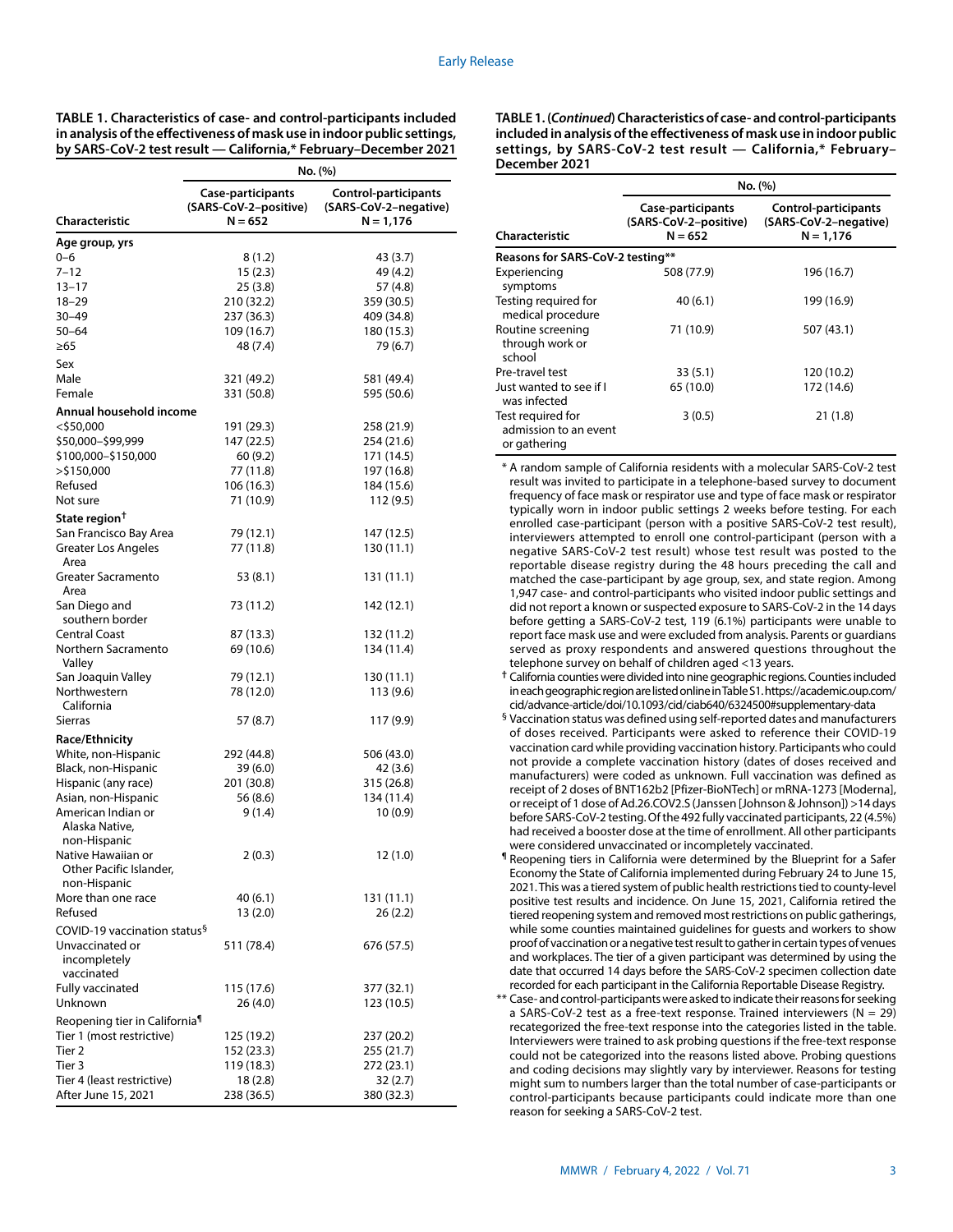|                      | SARS-CoV-2 infection status, no. (%)  |                                            | Odds ratio (95% CI)            |                                 |
|----------------------|---------------------------------------|--------------------------------------------|--------------------------------|---------------------------------|
| Mask type and use*   | Positive (case-participant) $N = 652$ | Negative (control-participant) $N = 1,176$ | Unadjusted $\dagger$ [p-value] | Adjusted <sup>9</sup> [p-value] |
| None (Ref)           | 44 (6.7)                              | 42(3.6)                                    |                                |                                 |
| Any use <sup>t</sup> | 608(93.3)                             | 1,134 (96.4)                               | $0.57(0.37-0.90)[0.02]$        | $0.51(0.29 - 0.93)[0.03]$       |
| Some of the time     | 62(9.5)                               | 76 (6.5)                                   | $0.81(0.47 - 1.41)[0.49]$      | $0.71(0.35-1.46)[0.36]$         |
| Most of the time     | 153(23.5)                             | 239(20.3)                                  | $0.64(0.40-1.05)[0.08]$        | $0.55(0.29 - 1.05)[0.07]$       |
| All of the time      | 393 (60.3)                            | 819 (69.6)                                 | $0.49(0.31 - 0.78)$ [<0.01]    | $0.44(0.24 - 0.82)$ [<0.01]     |

## **TABLE 2. Face mask or respirator use in indoor public settings among persons with positive and negative SARS-CoV-2 test results — California, February–December 2021**

**Abbreviation:** Ref = referent group.

\* Trained interviewers administered a structured telephone-based questionnaire and asked participants to indicate whether they attended indoor public spaces during the 2 weeks before seeking a SARS-CoV-2 test. Participants who indicated attending these settings were further asked to specify whether they typically wore a face mask or respirator all, most, some, or none of the time while in these settings.

**†** Conditional logistic regression models were used to estimate the unadjusted odds of mask use by type of face mask or respirator worn in indoor public settings during the 2 weeks before testing. Models included matching strata defined by (for the period before June 15, 2021) the reopening tier of California in the county of residence and the week of SARS-CoV-2 testing.

 $\frac{6}{3}$  Conditional logistic regression models were used to estimate the odds of face mask or respirator use in indoor public settings during the 2 weeks before testing, adjusting for COVID-19 vaccination status, household income, race/ethnicity, age group, sex, state region, and county population density. All models included matching strata defined by (for the period before June 15, 2021) the reopening tier of California in the county of residence, and the week of SARS-CoV-2 testing. To understand the effects of masking in community settings, this analysis was restricted to a subset of persons who did not indicate a known or suspected exposure to a SARS-CoV-2 case within 14 days of seeking a SARS-CoV-2 test. Adjusted models used a complete case analysis (454 case-participants and 789 control-participants). A sensitivity analysis using multiple imputation of missing covariate values obtained results similar to those reported in the table: adjusted odds ratios were 0.54 (95% CI = 0.33–0.89) for any mask use, 0.44 (95% CI = 0.27–0.73) for mask use all of the time, 0.62 (95% CI = 0.37–1.04) for mask use most of the time, and 0.77 (95% CI = 0.43–1.40) for mask use some of the time. An additional sensitivity analysis was conducted with additional adjustment for the reasons for SARS-CoV-2 testing as listed in Table 1 (experiencing symptoms, testing required for medical procedure, routine screening through work or school, pre-travel test, just wanted to see if I was infected, test required for admission to an event or gathering). The adjusted odds ratio was 0.42 (95% CI = 0.20-0.89) for any mask use as compared to no mask use upon additional adjustment for testing indications.

### **TABLE 3. Types of face mask or respirator worn in indoor public settings among persons with positive or negative SARS-CoV-2 test results — California, September–December 2021**

|                     | SARS-CoV-2 infection status, no. (%)     |                                             | Odds ratio (95% CI)               |                                 |
|---------------------|------------------------------------------|---------------------------------------------|-----------------------------------|---------------------------------|
| Mask type*          | Positive (case-participant)<br>$N = 259$ | Negative (control-participant)<br>$N = 275$ | Unadjusted <sup>†</sup> [p-value] | Adjusted <sup>§</sup> [p-value] |
| None (Ref)          | 24(9.3)                                  | 11(4.0)                                     |                                   |                                 |
| Cloth mask          | 112 (43.2)                               | 104 (37.8)                                  | $0.50(0.23 - 1.06)[0.07]$         | $0.44(0.17-1.17)[0.10]$         |
| Surgical mask       | 113 (43.6)                               | 139 (50.5)                                  | $0.38(0.18 - 0.81)[0.01]$         | $0.34(0.13 - 0.90)[0.03]$       |
| N95/KN95 respirator | 10 (3.9)                                 | 21(7.6)                                     | $0.22(0.08 - 0.62)$ [<0.01]       | $0.17(0.05 - 0.64)$ [<0.01]     |

**Abbreviation:** Ref = referent group.

\* Trained interviewers administered a structured telephone-based questionnaire and asked participants enrolled after September 9, 2021, to identify the type of face covering typically worn in indoor public settings during the 2 weeks before seeking a SARS-CoV-2 test. Participants who indicated typically wearing multiple different mask types were categorized as wearing either a cloth mask (if they reported cloth mask use) or a surgical mask (if they didn't report cloth mask use).

**†** Conditional logistic regression models were used to estimate the unadjusted odds of mask use by type of face mask or respirator worn in indoor public settings during the 2 weeks before testing. Models included matching strata defined by the week of SARS-CoV-2 testing.

 ${}^{\$}$ This analysis was not restricted to persons with no self-reported known or suspected SARS-CoV-2 contact given that this secondary analysis was underpowered upon exclusion of these participants (N = 316) because adjusted models did not converge. Instead, models adjusted for history of known or suspected contact as a covariate. In a sensitivity analysis restricting to participants who did not report known or suspected contact (N = 316), conditional logistic regression models were used to estimate that the unadjusted odds ratios of face mask use by type of face mask with matching strata defined by the week of SARS-CoV-2 testing: 0.13 (95% CI = 0.03–0.61), 0.32 (95% CI = 0.12–0.89), and 0.36 (95% CI = 0.13–1.00) for N95/KN95 respirators, surgical masks, or cloth masks, respectively, relative to no face mask or respirator use.

use of a clinical endpoint of SARS-CoV-2 test result, and applicability to a general population sample.

The findings in this report are subject to at least eight limitations. First, this study did not account for other preventive behaviors that could influence risk for acquiring infection, including adherence to physical distancing recommendations. In addition, generalizability of this study is limited to persons seeking SARS-CoV-2 testing and who were willing to participate in a telephone interview, who might otherwise exercise other protective behaviors. Second, this analysis relied on an aggregate estimate of self-reported face mask or respirator use across, for some participants, multiple indoor public locations. However, the study was designed to minimize recall bias by enrolling both case- and control-participants within a 48-hour window of receiving a SARS-CoV-2 test result. Third, small strata limited the ability to differentiate between types of cloth masks or participants who wore different types of face masks in differing settings, and also resulted in wider CIs and statistical nonsignificance for some estimates that were suggestive of a protective effect. Fourth, estimates do not account for face mask or respirator fit or the correctness of face mask or respirator wearing;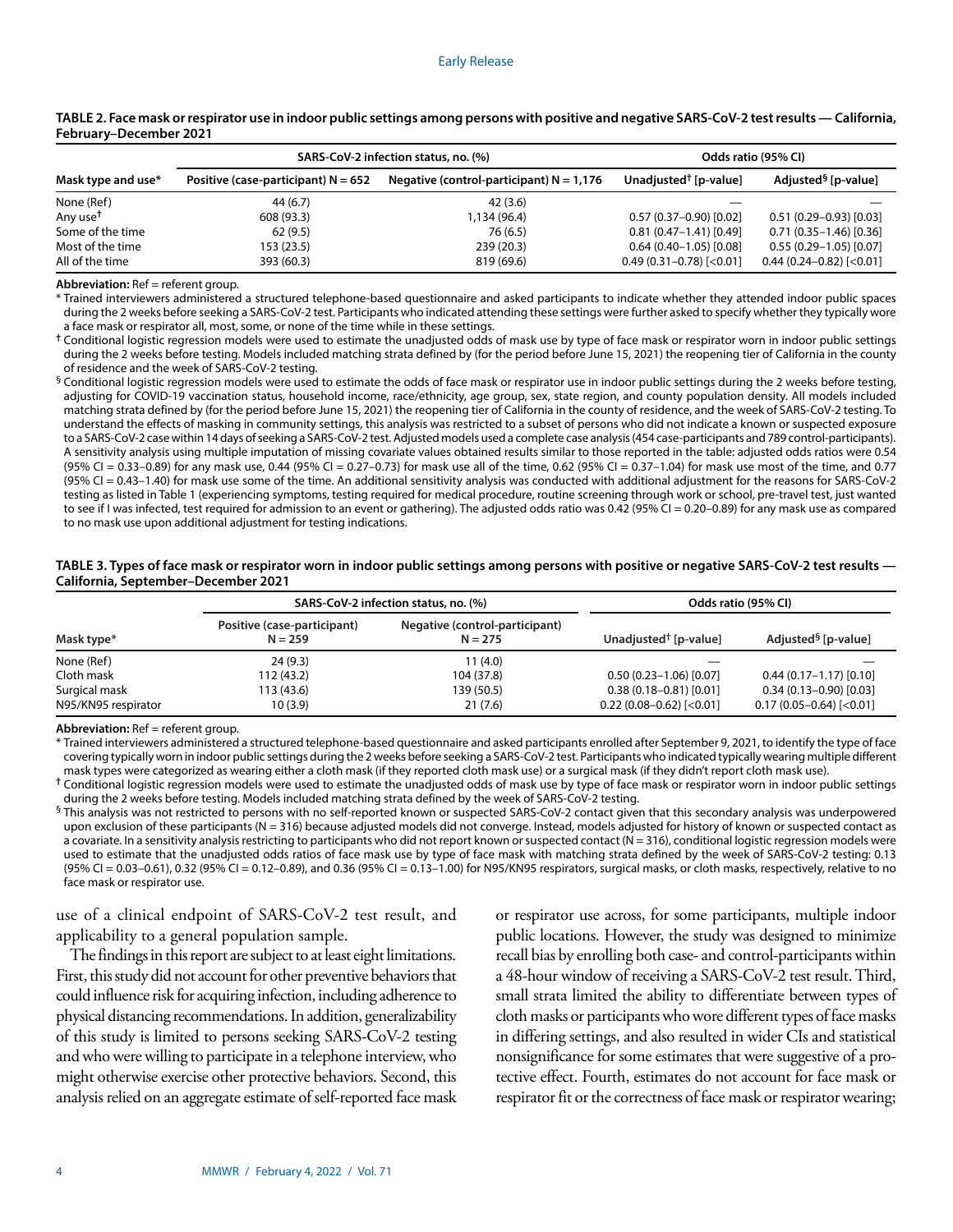## **Summary**

# What is already known about this topic?

Face masks or respirators (N95/KN95s) effectively filter virussized particles in laboratory settings. The real-world effectiveness of face coverings to prevent acquisition of SARS-CoV-2 infection has not been widely studied.

## What is added by this report?

Consistent use of a face mask or respirator in indoor public settings was associated with lower odds of a positive SARS-CoV-2 test result (adjusted odds ratio = 0.44). Use of respirators with higher filtration capacity was associated with the most protection, compared with no mask use.

#### What are the implications for public health practice?

In addition to being up to date with recommended COVID-19 vaccinations, consistently wearing a comfortable, well-fitting face mask or respirator in indoor public settings protects against acquisition of SARS-CoV-2 infection; a respirator offers the best protection.

assessing the effectiveness of face mask or respirator use under real-world conditions is nonetheless important for developing policy. Fifth, data collection occurred before the expansion of the SARS-CoV-2 B.1.1.529 (Omicron) variant, which is more transmissible than earlier variants. Sixth, face mask or respirator use was self-reported, which could introduce social desirability bias. Seventh, small strata limited the ability to account for reasons for testing in the adjusted analysis, which may be correlated with face mask or respirator use. Finally, this analysis does not account for potential differences in the intensity of exposures, which could vary by duration, ventilation system, and activity in each of the various indoor public settings visited.

The findings of this report reinforce that in addition to being up to date with recommended COVID-19 vaccinations, consistently wearing face masks or respirators while in indoor public settings protects against the acquisition of SARS-CoV-2 infection (*9*,*10*). This highlights the importance of improving access to high-quality masks to ensure access is not a barrier to use. Using a respirator offers the highest level of protection from acquisition of SARS-CoV-2 infection, although it is most important to wear a well-fitting mask or respirator that is comfortable and can be used consistently.

## **California COVID-19 Case-Control Study Team**

Yasmine Abdulrahim, California Department of Public Health; Camilla M. Barbaduomo, California Department of Public Health; Miriam I. Bermejo, California Department of Public Health; Julia Cheunkarndee, California Department of Public Health; Adrian F. Cornejo, California Department of Public Health; Savannah Corredor, California Department of Public Health; Najla Dabbagh, California Department of Public Health; Zheng N. Dong, California Department of Public Health; Ashly Dyke, California Department of Public Health; Anna T. Fang, California Department of Public Health; Diana Felipe, California Department of Public Health; Paulina M. Frost, California Department of Public Health; Timothy Ho, California Department of Public Health; Mahsa H. Javadi, California Department of Public Health; Amandeep Kaur, California Department of Public Health; Amanda Lam, California Department of Public Health; Sophia S. Li, California Department of Public Health; Monique Miller, California Department of Public Health; Jessica Ni, California Department of Public Health; Hyemin Park, California Department of Public Health; Diana J. Poindexter, California Department of Public Health; Helia Samani, California Department of Public Health; Shrey Saretha, California Department of Public Health; Maya Spencer, California Department of Public Health; Michelle M. Spinosa, California Department of Public Health; Vivian H. Tran, California Department of Public Health; Nikolina Walas, California Department of Public Health; Christine Wan, California Department of Public Health; Erin Xavier California Department of Public Health.

Corresponding authors: Seema Jain, [Seema.Jain@cdph.ca.gov](mailto:Seema.Jain@cdph.ca.gov); Kristin L. Andrejko, [Kristin.Andrejko@cdph.ca.gov](mailto:Kristin.Andrejko@cdph.ca.gov).

All authors have completed and submitted the International Committee of Medical Journal Editors form for disclosure of potential conflicts of interest. Joseph A. Lewnard discloses receipt of research grants and consulting fees from Pfizer, Inc., unrelated to the current study. No other potential conflicts of interest were disclosed.

## **References**

- 1. CDC. Science brief: community use of cloth masks to control the spread of SARS-CoV-2. Atlanta, GA: US Department of Health and Human Services, CDC; 2020. [https://www.cdc.gov/coronavirus/2019-ncov/](https://www.cdc.gov/coronavirus/2019-ncov/science/science-briefs/masking-science-sars-cov2.html) [science/science-briefs/masking-science-sars-cov2.html](https://www.cdc.gov/coronavirus/2019-ncov/science/science-briefs/masking-science-sars-cov2.html)
- 2. Pan J, Harb C, Leng W, Marr LC. Inward and outward effectiveness of cloth masks, a surgical mask, and a face shield. Aerosol Sci Technol 2021;55:718–33. <https://doi.org/10.1080/02786826.2021.1890687>
- 3. Brooks JT, Beezhold DH, Noti JD, et al. Maximizing fit for cloth and medical surgical masks to improve performance and reduce SARS-CoV-2 transmission and exposure, 2021. MMWR Morb Mortal Wkly Rep 2021;70:254–7. [PMID:33600386](https://www.ncbi.nlm.nih.gov/entrez/query.fcgi?cmd=Retrieve&db=PubMed&list_uids=33600386&dopt=Abstract) <https://doi.org/10.15585/mmwr.mm7007e1>
- 4. Howard J, Huang A, Li Z, et al. An evidence review of face masks against COVID-19. Proc Natl Acad Sci U S A 2021;118:e2014564118. [PMID:33431650](https://www.ncbi.nlm.nih.gov/entrez/query.fcgi?cmd=Retrieve&db=PubMed&list_uids=33431650&dopt=Abstract) <https://doi.org/10.1073/pnas.2014564118>
- 5. Lewnard JA, Patel MM, Jewell NP, et al. Theoretical framework for retrospective studies of the effectiveness of SARS-CoV-2 vaccines. Epidemiology 2021;32:508–17. [PMID:34001753](https://www.ncbi.nlm.nih.gov/entrez/query.fcgi?cmd=Retrieve&db=PubMed&list_uids=34001753&dopt=Abstract) [https://doi.](https://doi.org/10.1097/EDE.0000000000001366) [org/10.1097/EDE.0000000000001366](https://doi.org/10.1097/EDE.0000000000001366)
- 6. Brooks JT, Butler JC. Effectiveness of mask wearing to control community spread of SARS-CoV-2. JAMA 2021;325:998–9[. PMID:33566056](https://www.ncbi.nlm.nih.gov/entrez/query.fcgi?cmd=Retrieve&db=PubMed&list_uids=33566056&dopt=Abstract) <https://doi.org/10.1001/jama.2021.1505>
- 7. Chughtai AA, Seale H, Macintyre CR. Effectiveness of cloth masks for protection against severe acute respiratory syndrome coronavirus 2. Emerg Infect Dis 2020;26:e200948. [PMID:32639930](https://www.ncbi.nlm.nih.gov/entrez/query.fcgi?cmd=Retrieve&db=PubMed&list_uids=32639930&dopt=Abstract) [https://doi.org/10.3201/](https://doi.org/10.3201/eid2610.200948) [eid2610.200948](https://doi.org/10.3201/eid2610.200948)

<sup>1</sup>Division of Epidemiology and Biostatistics, School of Public Health, University of California, Berkeley, California; 2California Department of Public Health; 3Division of Infectious Diseases & Vaccinology, School of Public Health, University of California, Berkeley, California; 4Center for Computational Biology, College of Engineering, University of California, Berkeley, California.